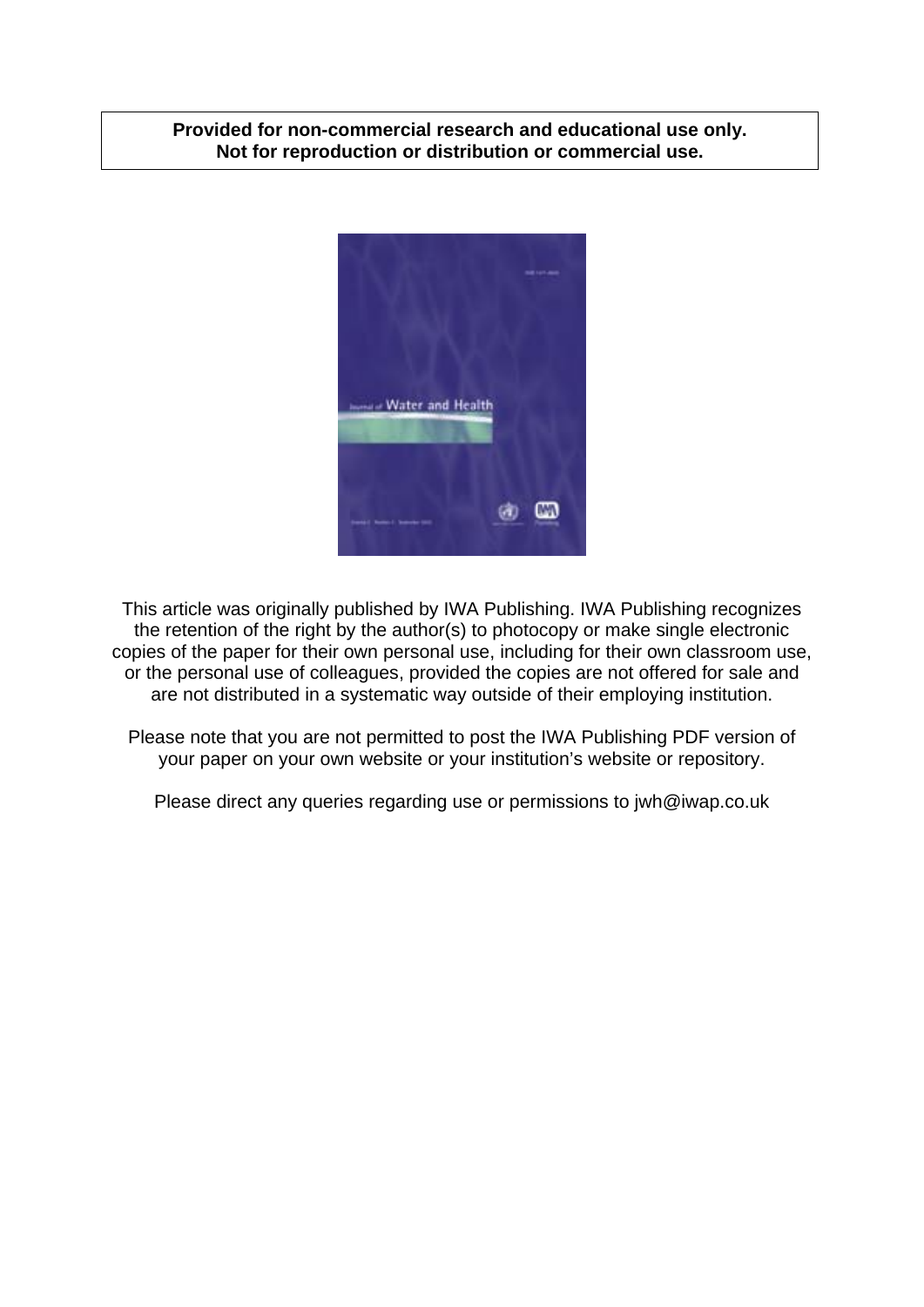# Pioneering water quality data on the Lake Victoria watershed: effects on human health

Tamie J. Jovanelly, Julie Johnson-Pynn, James Okot-Okumu, Richard Nyenje and Emily Namaganda

# **ABSTRACT**

Four forest reserves within 50 km of Kampala in Uganda act as a critical buffer to the Lake Victoria watershed and habitat for local populations. Over a 9-month period we capture a pioneering water quality data set that illustrates ecosystem health through the implementation of a water quality index (WQI). The WQI was calculated using field and laboratory data that reflect measured physical and chemical parameters (pH, dissolved oxygen, biological oxygen on demand, nitrates, phosphates, fecal coliform, and temperature turbidity). Overall, the WQI for the four forest reserves reflect poor to medium water quality. Results compared with US Environmental Protection Agency and World Health Organization drinking water standards indicate varying levels of contamination at most sites and all designated drinking water sources, with signatures of elevated nitrates, phosphates, and/or fecal coliforms. As critical health problems are known to arise with elevated exposure to contaminants in drinking water, this data set can be used to communicate necessary improvements within the watershed.

Key words | fecal coliform, Lake Victoria watershed, Uganda, water quality, WQI

Tamie J. Jovanelly (corresponding author) Department of Geology, Berry College, 2277 Martha Berry Hwy, Mount Berry, GA 30149, USA E-mail: [tjovanelly@berry.edu](mailto:tjovanelly@berry.edu)

#### Julie Johnson-Pynn

Department of Psychology, Berry College, 2277 Martha Berry Hwy, Mount Berry, GA 30149, USA

#### James Okot-Okumu

Department of Environmental Management, Makerere University, Kampala, Uganda

#### Richard Nyenje

Department of Environmental Sciences, Makerere University, Kampala, Uganda

Emily Namaganda Makerere University, Kampala, Uganda

# INTRODUCTION

In developing countries, scientific approaches to collecting, interpreting, and disseminating water quality data are scarce (Kaurish & Younos  $2007$ ). There is a significant need to establish a scientific basis for gauging the impact of development and human encroachment on the quality of the water within an ecosystem, as water quality is undoubtedly a significant indicator of public health risk (UNEPGEMS 2008). This is especially true in developing countries, where primary water sources for human drinking, cooking, and bathing cause ill effects through intentional and accidental ingestion of contaminated water (Hass et al. 1999; Steyn et al. 2004; Westrell et al.  $2004$ ; Schonning *et al.*  $2007$ ). Physical and chemical stressors on ground and surface water sources are exacerbated

doi: 10.2166/wh.2015.001

by flooding and droughts brought on by extreme weather conditions. Equatorial ecosystems have been notably vulnerable to climate change. For example, rates of malaria in East Africa have increased dramatically due to warming of water bodies (e.g. on the slopes of Mt Kilimanjaro) and cumulating bodies of stagnant water in urban centers with inadequate infrastructure. Rapid and unregulated development that has marked the urbanization of East Africa's city centers for over a decade has pushed the poor to slum settlements lacking waste management systems (e.g. use of plastic bags, or 'flying toilets'). A report by Uganda's Ministry of Water and Environment noted an average of 50–60 pupils per single latrine in primary schools (Uganda Ministry of Water & Environment Sector Report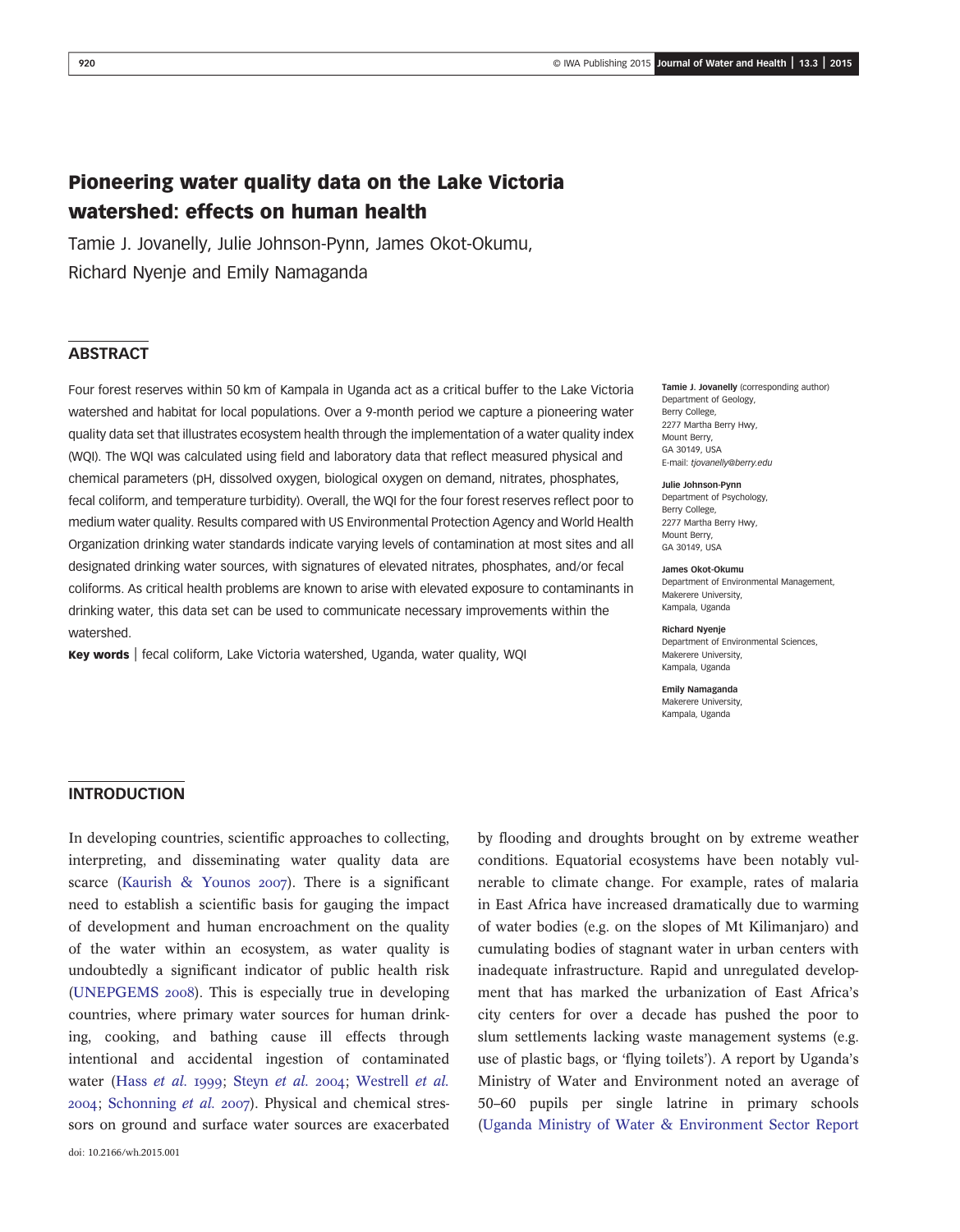). Not surprisingly, poor sanitation has provoked cholera outbreaks.

Environmental degradation's effects on human health are attenuated by rapid population growth in Uganda, a country whose culture values large families. The doubling of Uganda's human population over the last 20 years has dramatically reduced the natural forest cover and disrupted watersheds, creating ecological islands surrounded by impoverished communities who depend on their natural resources for daily needs. Environmental threats, particularly in the Lake Victoria Basin, will intensify given the projected population of 50 million in the next 20 years. Intensifying pressure on forest land and products coupled with institutional weaknesses (e.g. limited management capacity and control) constrain sustainable development (USAID 2006; McDonald et al. 2011). Expanding industries such as fish farming and horticulture of exotic flowers further pollute and deplete water resources. Concerns about water quality, and implications for human health, will only be amplified (Mugisha 2002; Naughton-Treves  $\&$ Chapman 2002; Baranga 2004; Worldwatch Institute 2014). Moreover, the degradation of Lake Victoria's ecological functions and water quality may have serious long-term consequences for the ecosystem and may threaten social welfare in the countries bordering its shores (Verschuren et al. 2002).

#### The current study

To date, there has been no systematic longitudinal monitoring of watershed health in Uganda's Lake Victoria basin because of the lack of laboratory analysis capacity, equipment, and material resources. The method we employed combined measurements of multiple parameters with minimal equipment to establish a water quality index, a straightforward indication of overall watershed health. This aligns with the World Health Organization's call for simple and accessible procedures for determining water quality. In this project, we determined water quality by comparing the physical and chemical characteristics of water bodies in four Ugandan forest reserves on the outskirts of Kampala, Uganda's capital city, with a water quality index (WQI) and standards set by both the US Environmental Protection Agency (USEPA) and the World Health Organization (WHO). Zika, Kitubulu, Mabira, and Mpanga forest reserves

are an important contaminant catchment of the Lake Victoria watershed. Despite government designation as forest reserves, Jovanelly et al. (2012) documented alarming environmental degradation at each of the four forest reserves caused by human encroachment (e.g. unmonitored farming, logging, and mining). By combining parameters into a single rank value (poor, moderate, etc.), the WQI indicates changes in watershed health that can be easily communicated to forest communities adjacent to reserves. The WQI has not been used to communicate watershed health in Uganda but its use elsewhere has led to long-term water quality monitoring, notable improvements, and increased community involvement (BASIN 2008). Moreover, it can serve as a monitoring tool for conservationists and forest managers to guide decisions for protecting valuable forest resources.

## **METHODS**

We describe the unique characteristics of the four forest reserves, as well as the parameters that make up the WQI, below. The data collection procedures and analyses are also presented.

#### Forest reserves

Two evergreen lowland rainforests (Zika Forest, 10 hectares; Kitubulu Forest, 80 hectares) lie on the northeast side of Entebbe Bay, south of Kampala City (Figure 1). These small



**Figure 1** Site map of the four forest reserves located near Uganda's capital city, Kampala (Jovanelly et al. 2012).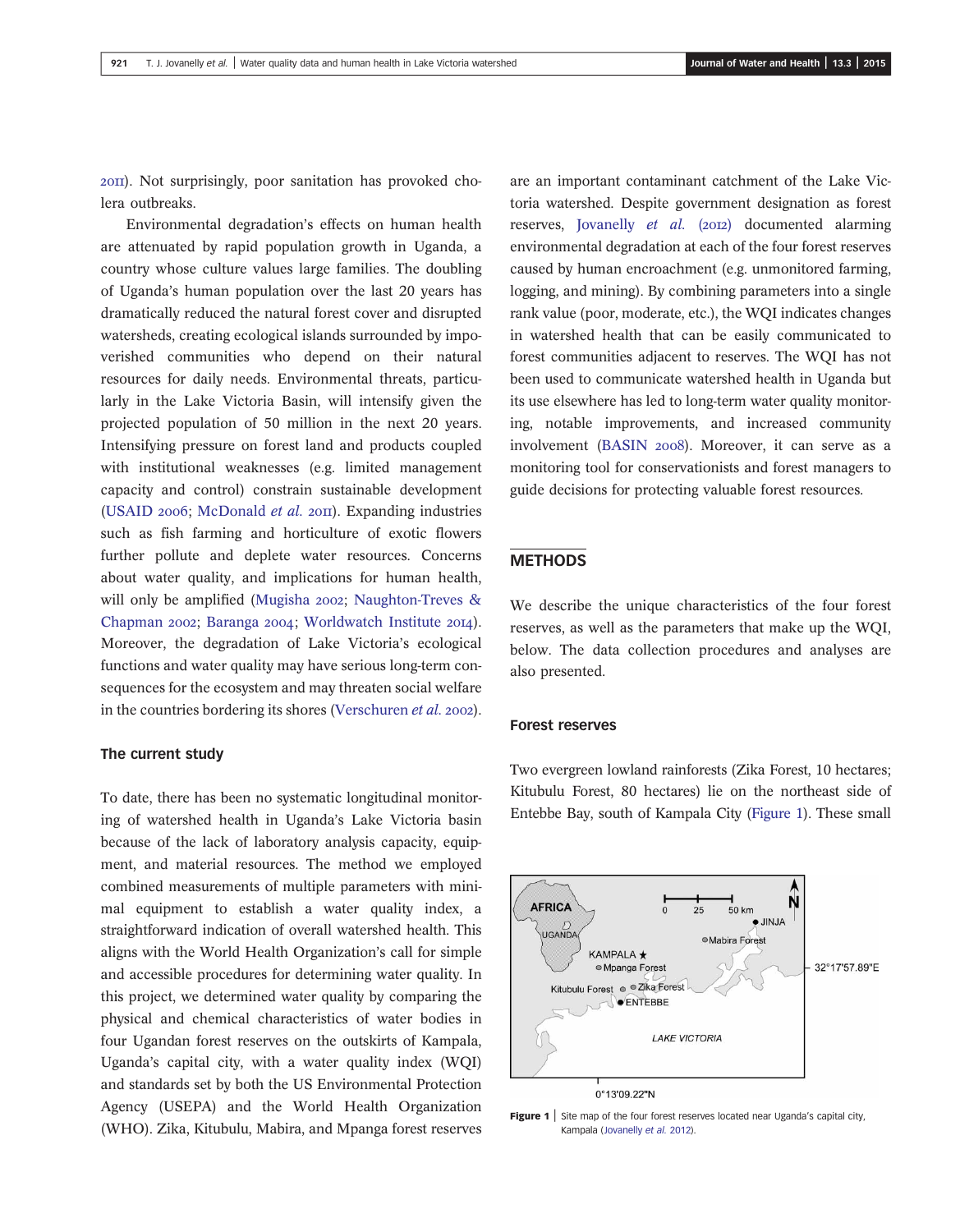forest reserves are important remnants of the lowland forests adjacent to Lake Victoria, and filter water pollutants and silt that threaten the basin. Kampala City and its surroundings are home to 1.6 million residents (Uganda Bureau of Statistics 2011). The proximity of this many people to Zika and Kitubulu Forests strains the forests' natural resources and homesteads adjacent to the reserves. Despite the recent positive attention that Kitubulu Forest Reserve has had (e.g. the commemorative tree planting that involved delegates from the National Forest Authority and the Queen of the UK during the Commonwealth meeting in Uganda in 2007), sections of the lake shore have been sold to developers. A disturbing trend under Uganda's current government is to change land use regulations to accommodate the desires and short-term interests of private developers who often forego sustainable development practices for short-term gain (Obbo  $2007$ ). A prime example of this is the illegal extraction of clay, which is not only necessary for creating bricks that are highly sought-after owing to the surrounding construction demands, but is also crucial for curbing erosion on the lakeshore. Waste disposal, including that of hazardous chemicals from car washing car-washing bays (which are common on the Entebbe–Kampala road) and biomedical waste from neighboring clinics, has been documented for several years. These practices, however, have not been halted successfully, largely due to insufficient human resources to monitor Zika and Kitubulu Forest Reserves (Ssebuyira 2011; Johnson-Pynn et al. 2014). Residential community members do their best to assist the limited government staff; however, these forests are particularly vulnerable to encroachment.

Mabira Forest Reserve, a semi-deciduous forest with hills and valleys containing papyrus swamps, located east of Kampala, is the largest of the four forest reserves at 30,000 hectares (Figure 1). Although designated as a forest reserve since 1932, the Ugandan government and foreign developers have pushed plans to clear one-third of the land for a sugar cane plantation (Businge 2007). Mabira contains tributaries from discharge of the nearby Nile River and is also downstream from a sugarcane refinery that commonly disposes waste products in the river.

Mpanga Forest Reserve (453 hectares) protects an extensive patch of compact remnant tropical, moist evergreen, and swamp forest (Figure 1). Located west of Kampala, this forest reserve combines about 40 small adjoining reserves to form a corridor of forested land totaling some 25,100 hectares. The dominant tree species, Celtis mildbraedii and Bosquilela phobero, are intensely sought after by traditional drum makers in the nearby Mpambire village. Upon dedication as a forest reserve in 1953, researchers visiting Mpanga created a system of footpaths to promote accessibility to field sites. Unfortunately, these footpaths make for easy conduits for the removal of illegally felled trees and water from tapped springs.

#### Water quality index

Data for eight parameters, dissolved oxygen (DO), biochemical oxygen demand (BOD), pH, turbidity, nitrates, phosphates, fecal coliforms, and temperature, were used to calculate the WQI as specified under the National Sanitation Foundation guidelines (Brown et al. 1970; Mitchell & William 2000). WQI reflects the overall health of a water system by assigning weighted values to the parameters.

Water quality data were collected in each of the forest reserves by the research team once a month for a 9-month period (Figure 1). During each site visit, the researchers collected water samples. Some of the eight water quality parameters (pH, temperature, fecal coliforms, DO, BOD, nitrates, total phosphates, and turbidity) were measured on site using field instrumentation, while others were determined in the laboratory. A handheld Texas Instrument Nspire CX calculator was used with corresponding DO, pH, and turbidity probes that connected directly to the instrument allowing for immediate field sampling. All probes were calibrated prior to each field visit using the manufacturer's instructions. A portable LaMotte SMART 3 Colorimeter was used to measure nitrate and phosphorus at the field location. The instrument was calibrated for each parameter independently prior to use according to the instrument guidelines. Nitrates were determined using a zinc reduction method (code 3689- SC) and the phosphorus was established using the vanadomolybdophosphoric acid method (code 3655-SC). Temperature was measured on-site using a mercury thermometer.

At each sample site, water was collected in 250 mL Nalgene amber sample bottles and transported to the laboratory. The fecal coliform test was completed in the laboratory (usually within 4 hours of sample collection) using 3M Petrifilm Coliform Count Plates by inoculating 1 mL water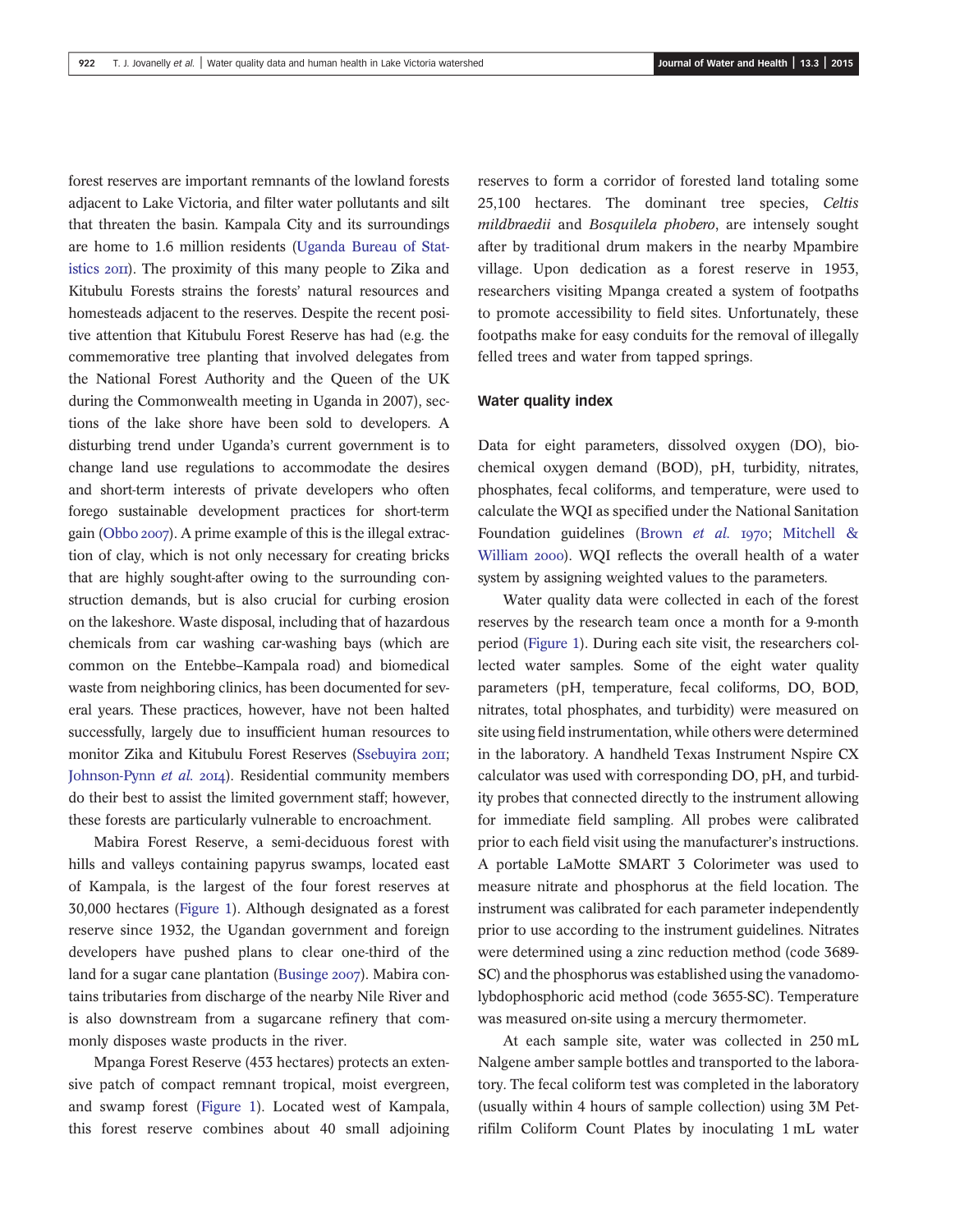sample according to the manufacturer's guidelines. The plates were incubated at room temperature for 24 hours. After 24 hours, the colonies on the slide were counted and recorded.

The remaining water samples was capped tightly and placed in a dark cabinet for 5 days and incubated at room temperature. The water sample were tested again after 5 days for DO using the TI-Nspire CX calculator and probe, and BOD was calculated.

After 9 months of continual monitoring, a baseline WQI (that represents seasonal variability) for each forest reserve was established.

# RESULTS

WQI monthly averages for each of the four forest reserves are displayed in Figure  $2(a)-(g)$ ; monthly averages of the nine WQI parameters measured are shown in Figure 3. Raw data used to calculate WQI are provided in the appendix (available online at [http://www.iwaponline.com/jwh/013/](http://www.iwaponline.com/jwh/013/001.xls) [001.xls](http://www.iwaponline.com/jwh/013/001.xls)).

#### Zika

The WQI at Zika Forest ranged between 55.79 and 70.27%. Of the 9 months, all fell in the medium range. DO ranged between 1.0 and 5.30 mg/L and was lowest during the month of February (1.5–1.8 mg/L). BOD ranged between 0.10 and 2.67 mg/L. Only one reading at Z5 in July recorded elevated levels of microorganisms degrading organic compounds in the water. For this reason, the majority of BOD values were ranked between 96 and 100%. The water acidity ranged between pH 5.10 and 6.40 resulting in WQI values for pH from below average (30%) percentages to 68%. The seeping groundwater temperature was 19–22 °C. Nitrates were found in some samples at Zika Forest (0–21 mg/L). Sites Z3 and Z5 often had elevated nitrates compared with sites Z1, Z2, and Z4. The lowest nitrates at all sample locations occurred in January. Phosphates ranged between 0 and 16 mg/L. July recorded the overall lowest levels of phosphates. Fecal coliform levels at Zika Forest produced WQI index values between 86 and 92%. None of the samples was devoid of fecal coliforms. The water from

Zika Forest had turbidity as high as 115.80 nephelometric turbidity units (NTU), but the lowest documented turbidity was 6.13 NTU.

## Kitubulu

The average WQI of Kitubulu Forest ranged between 43.54 and 61.88%, representing bad to medium water quality. Measured DO ranged between 2.7 and 7.13 mg/L. Elevated DO levels occurred in September (K1, 6.40 mg/L; K2, 7.13 mg/L) and April (K1, 5.00 mg/L; K2, 6.8 mg/L). Little change occurred between the initial and final BOD; all values reported are  $\langle 1.0 \text{ mg/L}$ . The pH ranged between 5.30 and 7.38. The highest nitrate concentration was 39 mg/L, while the lowest was 2.67 mg/L. Phosphate concentrations ranged between 3 and 49 mg/L. Fecal coliform concentrations of 220 colonies/100 mL were detected every month. Turbidity was also elevated (26.97–219.67 NTU).

#### Mabira

The average WQI at Mabira Forest was good to medium (60.43–73.20%). Measured DO ranged from 4.0 to 6.10 mg/L at all sites except Ma4, which showed much lower DO levels (0.9–2.60 mg/L). Changes in BOD at Mabira Forest ranged between 0 and 1.3 mg/L. The pH was within 5.68–7.69. Elevated nitrates, phosphates, and fecal coliforms were only detected at Ma4.

#### Mpanga

The average WQI at Mpanga Forest ranged between 55.61 and 68.85%, a medium classification. DO ranged between 1.2 and 6.60 mg/L. The DO concentrations were higher in April at all sample sites (see appendix). Some microbial activity was recorded by measuring BOD (0.0–1.23 mg/L); however, the majority of the values were below 1. The lowest pH measured (5.37) signified some acidity; however the majority of the samples were between a normal range of pH 6.0 and 6.60. Elevated nitrate (3–21 mg/L) and phosphate (1–33 mg/L) concentrations were found at all sampled locations during November; generally, Mp1 and Mp2 had the highest concentrations of nitrates and phosphates. The highest fecal coliform levels were found at Mp1 (ranging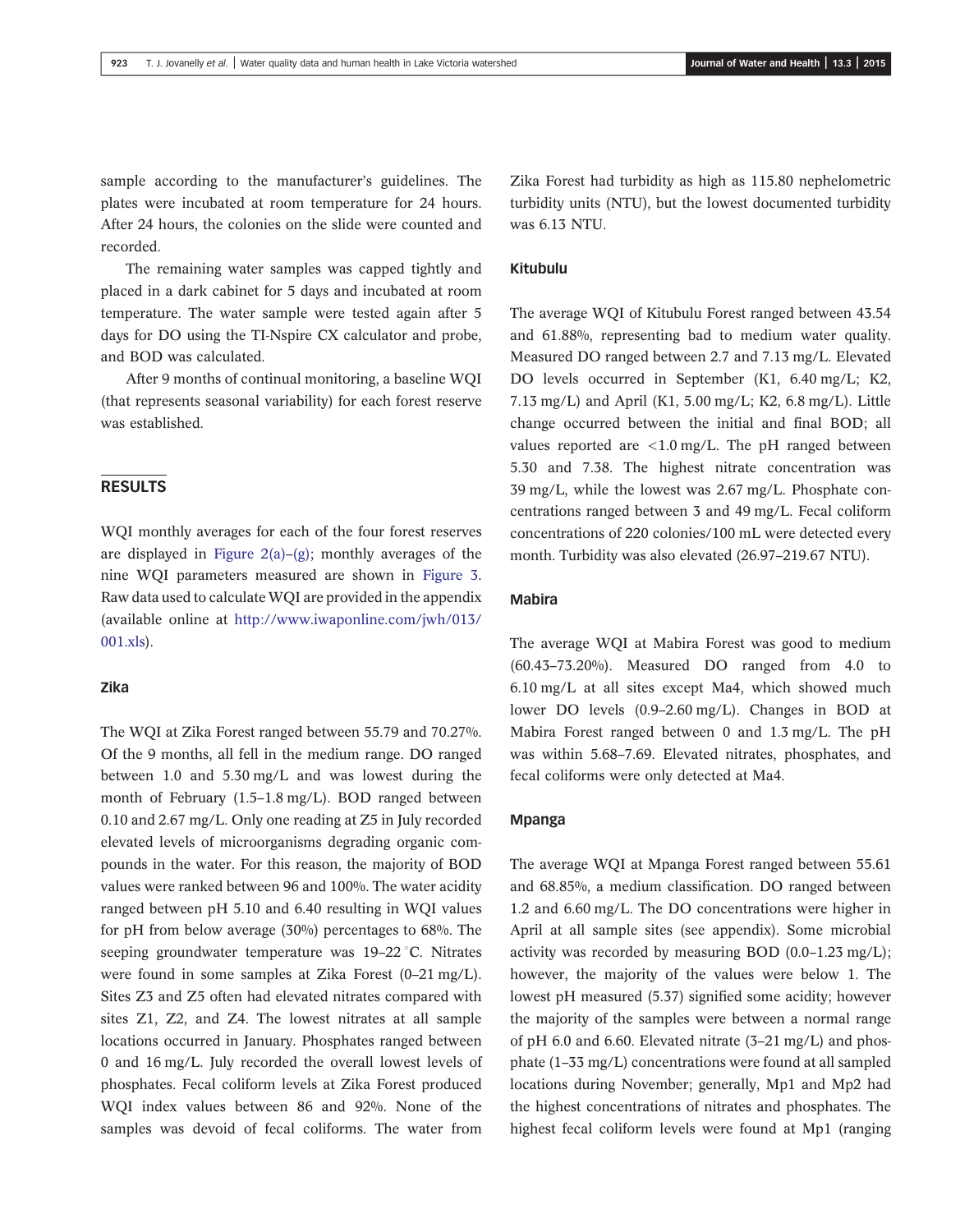

Figure 2 | Monthly averages for water quality parameters measured at each forest reserve.

from 20 to 50 colonies/100 mL). The water at Mpanga had elevated turbidity at all five sites each month.

A comparison of the USEPA and WHO minimum standards for drinking water (Table 1) to water quality variables measured at each forest reserve was carried out (Figure 2(a)–(g)). The minimum drinking water values listed in Table 1 were used to carried out a minimum WQI for the USEPA and WHO of 92 and 94%, respectively. Elevated levels of nitrates, phosphates, fecal coliforms, and turbidity were documented at Kitubulu Forest (Figure 2). Two sites at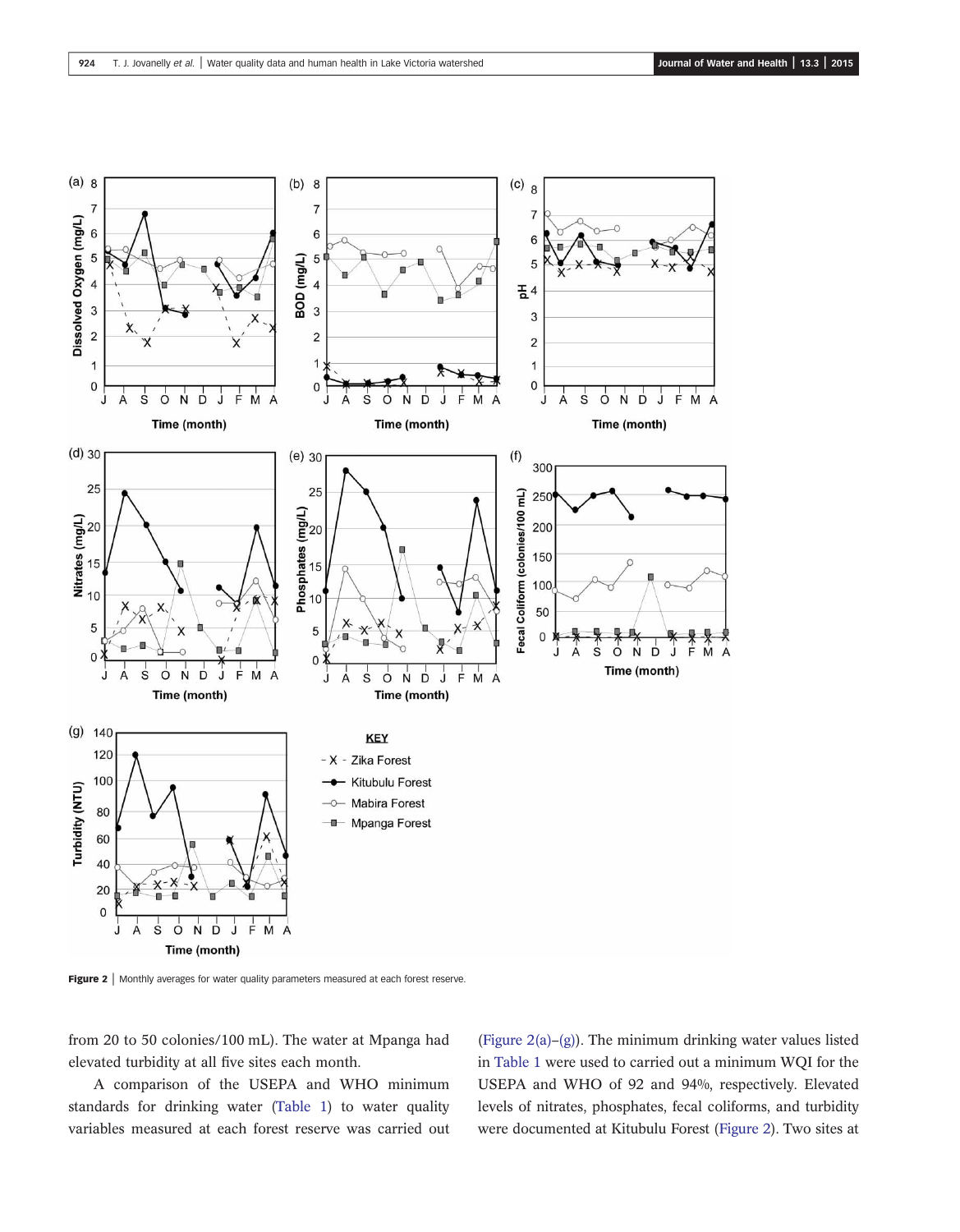

Figure 3 | Average monthly water quality indices for four forest reserves compared with the USEPA and WHO WQI calculated using minimum values from Table 1.

Table 1 | A comparison chart of USEPA and WHO drinking water standards for the parameters used in this study (USEPA 2010; WHO 2011)

|  |  |  | Optimal drinking water standards |
|--|--|--|----------------------------------|
|--|--|--|----------------------------------|

| Chemical parameter        | $EPA$ (mg/L)       | WHO (mg/L)             |
|---------------------------|--------------------|------------------------|
| Nitrate $(NO3)$           | $0.01 - 3.0$       | $0.01 - 5.0$           |
| Phosphate $(PO4)$         | ${<}0.1$           | 0.1                    |
| Physical parameter        | $EPA$ (mg/L)       | WHO (mg/L)             |
| pН                        | $6.5 - 8.5$        | $6.5 - 8.0$            |
| DO                        | $4.0 - 9.0$        | $6.0 - 8.0$            |
| Turbidity (NTU)           | < 52               | 5                      |
| <b>BOD</b>                | $<$ 1              | ${<}1$                 |
| Temperature               | None               | None                   |
| Total suspended solids    | $50$               | None                   |
| Microbiological parameter | EPA $(cfu/100 mL)$ | WHO (cfu/<br>$100$ mL) |
| Escherichia coli count    | $<$ 1              | $<$ 1                  |

Mabira Forest (Ma1 and Ma2) met both the USEPA and WHO minimum drinking water standards more than other locations monitored in this study (Figure 4). Of the 9 months sampled at Mpanga Forest, the USEPA and WHO minimum standards for phosphate were met once in October at Site Mp2 (Figure 4(d)). USEPA and WHO minimum standards for fecal coliforms were never met at Mpanga Forest.

## **DISCUSSION**

Each of the four forest reserves had unique hydrological settings making strict comparisons of WQI impossible. However, an individual comparison of each system to USEPA and WHO drinking water standards helps to guide the discussion about human health concerns and solutions.

Of all the forest reserves investigated, Zika Forest consistently had the lowest levels of DO (1.4–5.3 mg/L) and the lowest levels compared with all monthly averages. This resulted in few instances that met the minimum USEPA and WHO drinking water standards. Likely, this is the result of measuring water from ground water seeps in low-lying raffia palm swamp environments, as it was the only source available. Higher concentrations of DO  $(\leq 4.0 \text{ mg/L})$  always correlated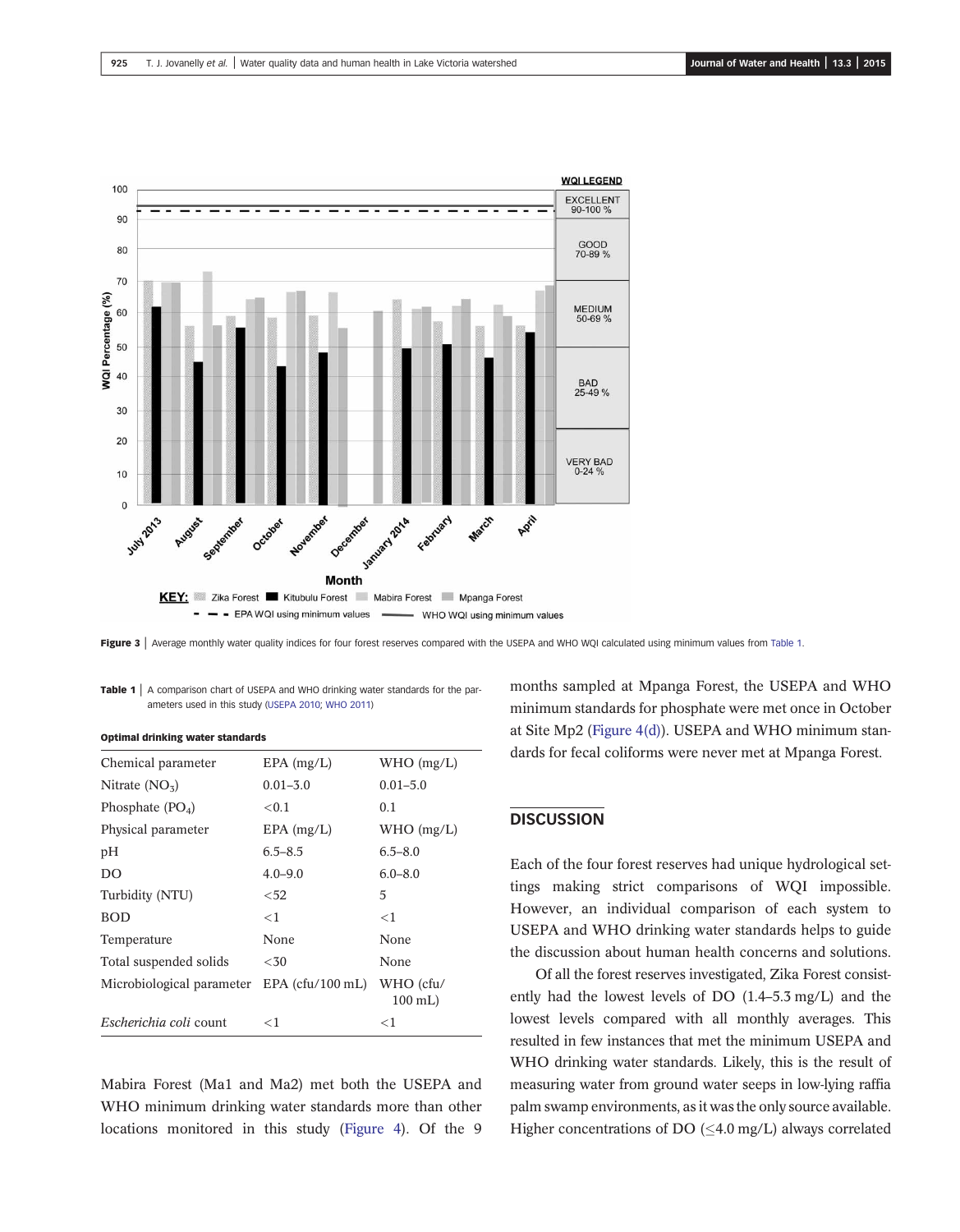

Figure 4 | A comparison of the USEPA and WHO minimum standards for each forest reserve by month starting in July. The black box indicates that the parameter did not meet minimum standards listed in Table 1; the grey box indicates that it did.

with rainfall events due to the mixing of surface water from previous or concurrent rainfall events (e.g. October, November). If those instances are eliminated from the analysis, the average monthly WQI ranged between 65.55 and 77.21%. The WQI, however, still maintained the same medium classification. Other signatures that negatively influenced the average monthly WQI at Zika Forest were the pH, nitrate, and phosphate levels (Figure 2(c)–(e)). The plausible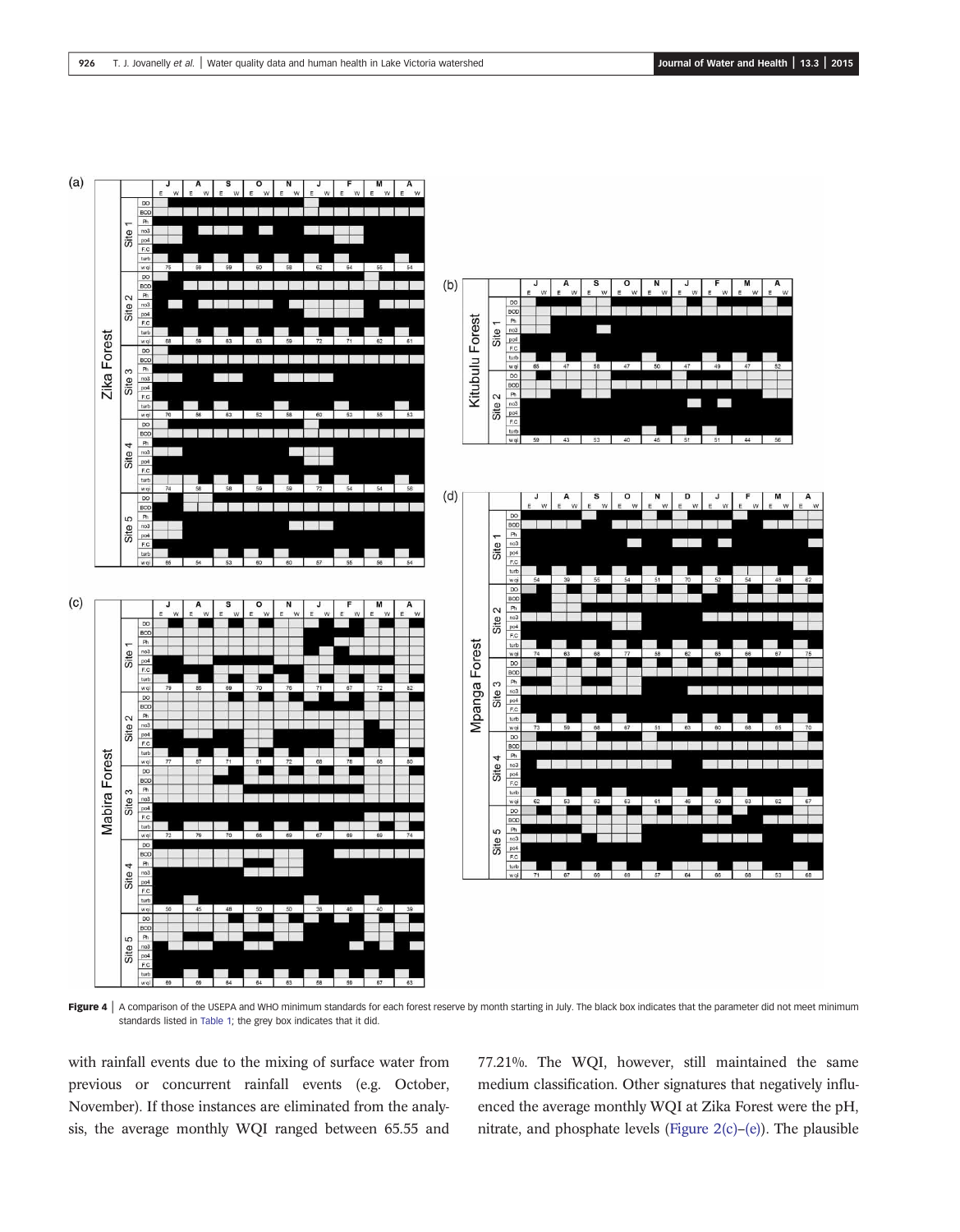source of nitrate and acidity was the natural decay of dense forest cover settling near the sampling sites. Dryer months (July/August and September/November) with slower organic decay rates had lower nitrates and often met USEPA minimum standards for drinking water (Figure  $2(a)$ ). The high phosphate concentrations may be linked to several environmental factors. When some plants decay, phosphorus is returned to open water as soluble inorganic phosphates (Horne & Goldman  $1994$ ). Furthermore, nearby forest fires may have mobilized phosphates into sediment entering the system. The high phosphate concentrations  $(>0.05 \text{ mg/L})$ could also lead to eutrophication, resulting in low DO (Muller  $&$  Helsel 1999). Human action may have spurred high turbidity (<10 NTU) levels recorded at Zika Forest (excluding site Ma4). During the entire study, one acre of land immediately adjacent to the main entrance of Zika Forest was being developed for new homesteads. Construction stopped approximately 500 m from the forest boundary. Obvious runoff into the forest from local sand used as matrix building material was documented at each site visit. Moreover, 10 acres of swampland adjacent to the southern boundary of Zika Forest continued to smolder throughout our study. Ash runoff into the forest was also documented at each site visit.

The environment of Kitubulu Forest is quite different from the other reserves for two reasons. Kitubulu Forest boundary ends at the Lake Victoria shoreline. Secondly, although larger than nearby Zika Forest, the resources at Kitubulu Forest have been exploited extensively by the local population of inhabitants for fire wood, sand mining, bathing, livestock watering, and drinking water. Site K1, a small tributary that filters directly into Lake Victoria, is a spot from where the local population collects drinking water. Site K2 was previously used as a fish pond. These two were the only open water sources within the 80 hectare area. Kitubulu Forest experienced the worst water quality of all forest reserves investigated in this study (44.72–62.75%). Its water quality was classified as medium to bad (Figure 3). Its temperature, nitrate, phosphate, and fecal coliform levels were the highest of all forest reserves, except Ma4 (Figure 2(d)–(f)). Elevated nitrates at K1 and K2 were most likely due to the runoff of agriculture waste, as both sites were downstream of farms. Phosphates may be from multiple sources including, agricultural fertilizer, livestock manure, and laundry detergents. Fecal coliform was evidently from human and livestock

excrement adjacent to the creek. Ultimately, all three of these parameters can lead to anoxic conditions resulting in low DO. Moreover, the stagnant water conditions with localized deforestation contributed to elevated water temperatures, which in turn decreased the DO in the water column.

Mabira Forest was the largest forest reserve in this study and was continually threatened by surrounding large-scale sugarcane industries, who requested more land for expansion. Mabira Forest had the best WQI recorded during the month of August (73.20%; classification good). However, Ma4 was a notably contaminated site for various reasons. Increased accessibility due to the clearing of dense forest near the stream made this site a prime spot for local drinking water collection and livestock watering. The effluent discharged from an upstream sugarcane manufacturing company led to water temperatures of  $23-27$  °C, nitrate concentrations of 8–45 mg/L, and phosphate concentrations between 10 and 57 mg/L. Farming activity also likely contributed to the pollution. Moreover, livestock watering contributed to the high fecal coliform levels. The other sites at Mabira Forest (Ma1, Ma2, Ma3, Ma5) had lower levels of all measured parameters. Site Ma4 is atypical, and if it is discarded, the average monthly WQI for Mabira Forest improved by  $3.81-7.10%$  (Figure 4(c)) with over half (5/9 months) registering good-quality water. When the mean monthly average of each parameter is compared with the other three forest reserves, the measured values are similar. In the dry season of January and February, however, BOD spiked, pH decreased, and nitrate and phosphate concentrations peaked. The elevated concentrations may indicate a concentration effect resulting from less dilution.

The water quality at Mpanga Forest was classified as medium for all 9 months (Figure 3). The average monthly data for each parameter often fell closely in line with the other forests (Figure 2). BOD is an anomaly in the dry season of January and February at Mpanga Forest, as well as a decrease in pH, temperature, and an increase in nitrates and phosphates (Figure 2(b)–(e)). Site Mp1 is of particular concern as it is a popular drinking water collection and bathing site for the local population. Mp1 is the most contaminated of the five sites investigated in Mpanga. Nitrates (4–28 mg/L), phosphates (5.55–31), and fecal coliform (20–33 mg/L) levels at Mp1 were always the highest. The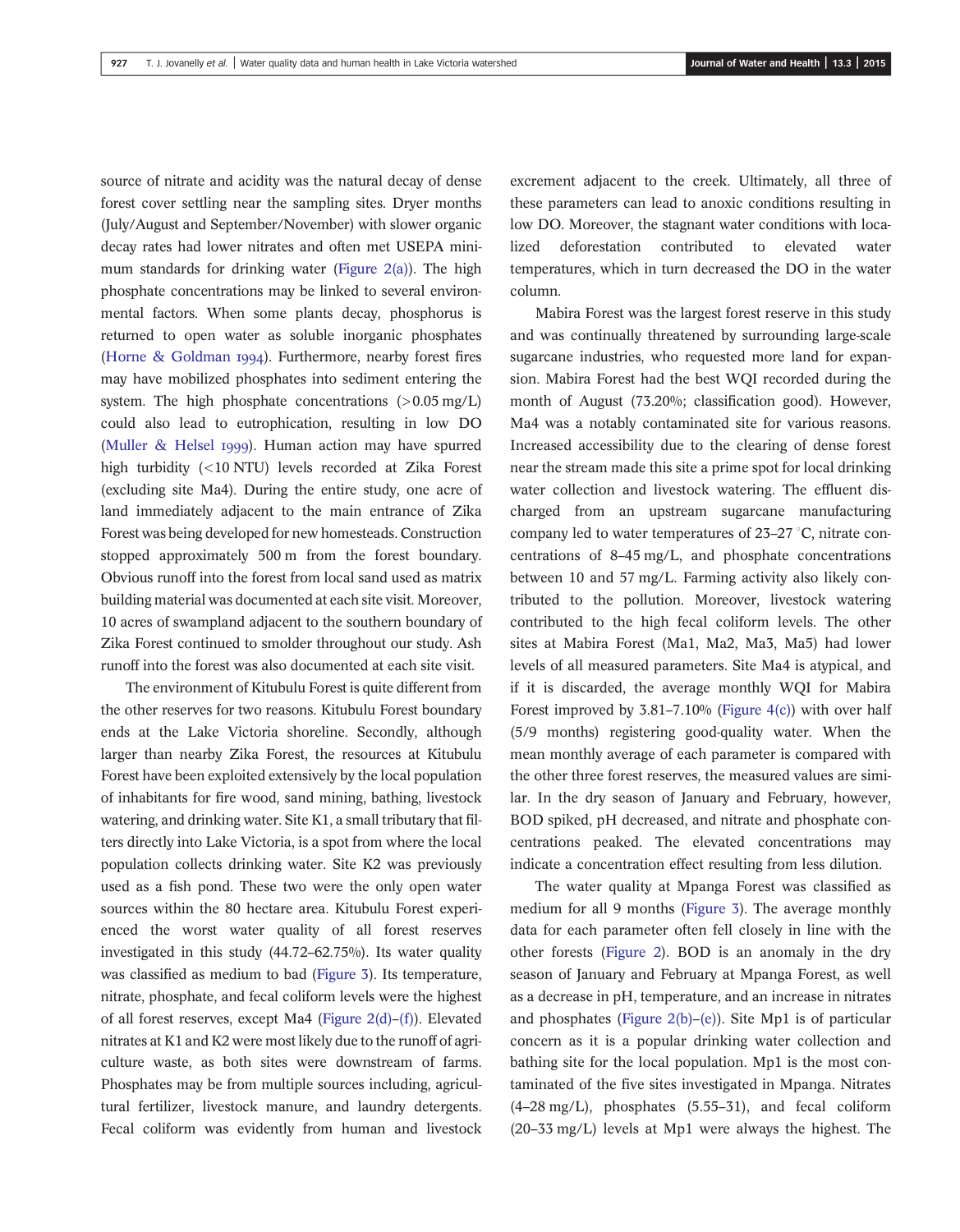overuse and multiple use of the water source by the local population accounted for the fecal coliform and phosphate contamination. Nitrates likely resulted from organic decay in stagnant water upstream.

The commonality between the four forest reserves is their proximity within the Lake Victoria watershed to the large urban city centers of Kampala, Entebbe, and Jinja (populations: 1,659,600; 79,700; and 89,700, respectively) (Uganda Bureau of Statistics 2011). As each of the forest reserves differ markedly in hydrology and ecology, it is difficult to make equitable comparisons. Data collected in this study, however, outline similar challenges that impede water quality assessment in the last remaining virgin forested lands in south-central Uganda. In the current study, the data indicate that each forest reserve has at least one site with particularly depleted water quality. In the smaller forest reserves of Zika and Kitubulu this is particularly alarming since the land area is interconnected by groundwater, and thus directly contributes surface water runoff to Lake Victoria. The largest forest in this study, Mabira Forest, had the worst water quality of all 17 sites (Ma4). This is alarming, as this tributary leads directly to the source of the Nile River in Jinja.

Ultimately, each of the forest reserves shares similar stressors in conservation of water. Mainly, the demand on resources continues to increase as the population of Uganda continues to grow at 3.3% per year (Uganda Bureau of Statistics 2011). With one of the highest growth rates in the world (Worldwatch Institute 2014), increases in human population intensify the demand on urban and rural areas, resulting in the need for more agriculture in regions that have increased per capita demand for land (Kairu ). Hence, more land, including wetlands and forests, is cleared to create the additional space required for these sectors (Kairu 2001; Gichuki 2003). Environmental degradation at each of the four forest reserves was noted by Jovanelly  $et \ al.$  (2012) and further documented during this study with the loss of acreage at every forest reserve (Lugumya, personal communication). The human challenges facing these reserves include illegal sand and clay mining, deforestation, homesteading, laundering, livestock watering, and other misuse induced by densely populated rural villages.

As in other developing countries, open water sources are often accessed for drinking. In the water samples collected from forest reserves in the Lake Victoria Basin, most did not meet the minimum drinking water standards set by the USEPA or WHO. In fact, only Mabira Forest sites Ma1 and Ma2 met all of USEPA drinking water standards, but only in the month of April. Of immediate concern are the sites known to be designated as drinking water collection sites for the local population, which show the highest levels of contamination (Ma4, Mp1, and K2) with regards to nitrates, phosphates, fecal coliforms, and turbidity.

Critical health problems are known to arise with elevated exposure to contaminants in drinking water. Nitrate exposure to infants below 6 months of age can lead to methemoglobinemia (blue baby syndrome) and shortness of breath, both of which can be fatal (Super et al.  $1981$ ; WHO 1998). Methemoglobinemia is caused by the decreased ability of blood to carry vital oxygen to the body. Malnutrition and infection increase the risk of this and other diseases (McDonald & Kay  $1988$ ). Although elevated phosphates alone pose no health risk, too much phosphate will cause algal blooms and deplete DO needed for fish and other aquatic organisms (Gray 2008). Likewise, elevated fecal coliform levels are not a direct health concern. However, if these organisms are detected, other organisms causing giardiasis, cholera, and cryptosporidiosis are likely.

### **CONCLUSION**

Lacking infrastructure and inadequate water treatment methods, Ugandans using the forest reserves in the Lake Victoria Basin are left with limited options for drinking water, as it is contaminated when compared with the drinking water standards set by either the USEPA or WHO. Working to obtain minimum drinking standards should become a high priority of local governments and their constituents. Maintaining the health of the forest reserves is not only a conservation objective, but also an environmental social justice concern. The establishment of a simple and accessible long-term water quality monitoring system is a logical and feasible step to track the effectiveness of government and non-governmental policies. It would also provide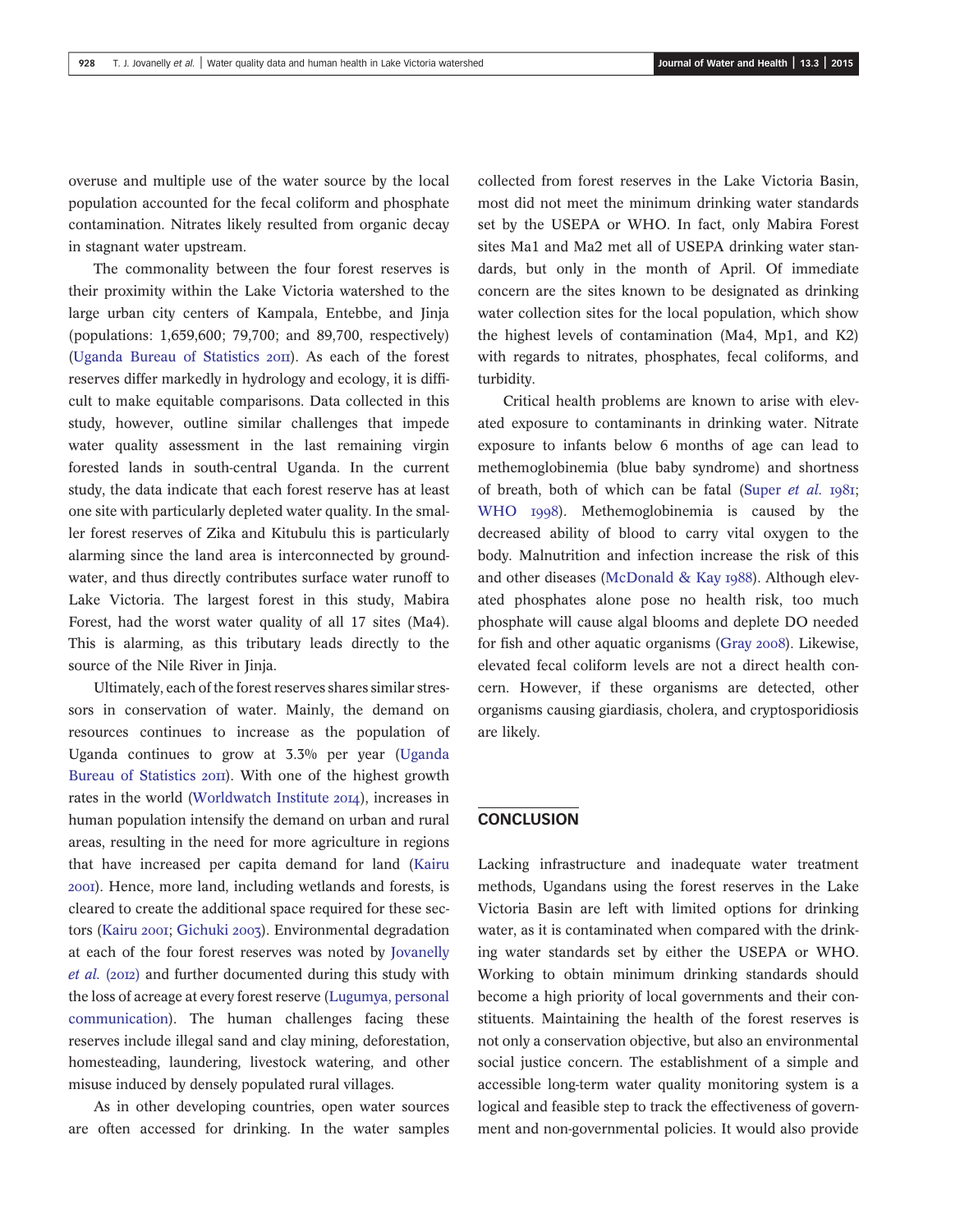for interventions aimed at increasing water safety and security in the Lake Victoria Basin.

### ACKNOWLEDGMENTS

This work was completed with the support of the Fulbright Foundation and a National Geographic Society Conservation Trust Grant. We would also like to thank Mr Douglas Lugumya, Ms Mirron Rinah, and Mr Peter Olanya for their support, ideas, and collaboration on this project.

## **REFERENCES**

- Baranga, D. 2004 [Forest fragmentation and primates](http://dx.doi.org/10.1111/j.1365-2028.2004.00464.x)' survival [status in non-reserved forests of the Kampala area, Uganda](http://dx.doi.org/10.1111/j.1365-2028.2004.00464.x). Afr. Ecol. 42, 70–77.
- BASIN 2008 Boulder Area Sustainability Information Network website. [http://bcn.boulder.co.us/basin/watershed/wqhome.](http://bcn.boulder.co.us/basin/watershed/wqhome.html) [html](http://bcn.boulder.co.us/basin/watershed/wqhome.html) (accessed 17 July 2012).
- Brown, R. M., McClellan, N. I., Deininger, R. A. & Tozer, G. A water quality index – do we dare? Water Sewage Works October, 117, 339–343.
- Businge, G. 2007 Mabira Forest: Ugandans Wake Up to the Cost Of Disappearing Forests in Uganda. UG Pulse Magazine, Ultimate Media Consult (U) Ltd ([www.ultimatemediaconsult.](http://www.ultimatemediaconsult.com) [com](http://www.ultimatemediaconsult.com)), p. 2.
- Gichuki, N. N. 2003 Review of wetland research activities in Lake Victoria basin, Kenya: analysis and Synthesis Report. SIDA/Inter-University Council for East Africa. Kampala, Uganda, p. 39.
- Gray, C. 2008 Drinking Water Quality: Problems and Solutions. Cambridge University Press, Cambridge, UK, 201 pp.
- Hass, C. N., Rose, J. B. & Gerba, C. P. 1999 Quantitative Microbial Risk Assessment. John Wiley & Sons, New York, USA.
- Horne, A. J. & Goldman, C. R. 1994 Limnology. McGraw-Hill, New York, p. 60.
- Johnson-Pynn, J. S., Jovanelly, T. J. & Johnson, L. R. 2014 Parks and Peoples: Imposing and Resisting Wilderness in Uganda's Forest Reserves. Society for Cross-Cultural Research, Charleston, SC.
- Jovanelly, T. J., Okot-Okumu, J. & Godwin, E. 2012 A preliminary investigation to water and soil quality in four forest reserves near Kampala, Uganda. J. Environ. Hydrol. 20, 1–9.
- Kairu, J. K. 2001 [Wetland-use and impact on Lake Victoria, Kenya](http://dx.doi.org/10.1046/j.1440-1770.2001.00135.x) [region.](http://dx.doi.org/10.1046/j.1440-1770.2001.00135.x) Lakes Reservoirs Resour. Manage. 6, 117–125.
- Kaurish, F. W. & Younos, T. 2007 Developing a standardized water quality index for evaluating surface water quality. J. Am. Water Resour. Assoc. 43 (2), 553–545.

Lugumya, D. Uganda Wildlife Education Center Board Member. McDonald, A. T. & Kay, D. 1988 Water Resources Issues and

- Strategies. Longman Scientific and Technical, Harlow UK, pp. 146–148.
- McDonald, R. I., Douglas, I., Revenga, C., Hale, R., Grimm, N., Gronwall, J. & Fekete, B. 2011 Global urban growth and the geography of water availability, quality, and delivery. R. Swedish Acad. Sci. 40, 437–446.
- Mitchell, M. K. & William, S. B. 2000 Field Manual for Water Quality Monitoring, 12th edn. Kendall Hunt Publishing, Dubuque, Iowa.
- Mueller, D. K. & Helsel, D. R. 1999 Nutrients in the Nation's Waters – Too Much of a Good Thing? US Geological Survey Circular 1136. National Water-Quality Assessment (NAWQA) Program. [http://water.usgs.gov/nawqa/circ-1136.](http://water.usgs.gov/nawqa/circ-1136.html) [html](http://water.usgs.gov/nawqa/circ-1136.html) (accessed 16 July 2015).
- Mugisha, R. A. 2002 Evaluation of Community-Based Conservation Approaches: Management of Protected Areas in Uganda. PhD Thesis, University of Florida, Gainesville.
- Naughton-Treves, L. & Chapman, C. A. 2002 [Fuel wood resources](http://dx.doi.org/10.1300/J091v14n04_03) [and forest regeneration on fallow land in Uganda.](http://dx.doi.org/10.1300/J091v14n04_03) J. Sustain. Forest. 14, 19–32.
- Obbo, B. 2007 Save Mabira crusade petition to the Ugandan parliament. New Vision Paper, 6 pp.
- Schonning, C., Westrekk, T., Stenstrom, T. A., Arnbjerg-Nielsen, K., Hasling, A. B., Hoibye, L. & Carlsen, A. 2007 [Microbial](http://dx.doi.org/10.2166/wh.2006.049) [risk assessment of local handling and use of human faeces.](http://dx.doi.org/10.2166/wh.2006.049) J. Water Health 5, 117–128.
- Ssebuyira, M. 2011 Entebbee municipality probes sale of plots in Kitubulu forest. Daily Monitor on-line submission.
- Steyn, M., Jagals, P. & Genthe, B. 2004 Assessment of microbial infection risks posed by ingestion of water during domestic water use and full-contact recreation in a mid-southern Africa region. Water Sci. Technol. 50, 301–308.
- Super, M., Heese, H., de V., MacKenzie, D., Dempster, W. S., du Plessis, J. & Ferreira, J. J. 1981 An epidemiological study of well-water nitrates in a group of south west african/namibian infants. Water Research 15, 1265–1270.
- Uganda Bureau of Statistics 2011 Statistics House, Kampala, Uganda, p. 265.
- Uganda Ministry of Water and Environment 2011 Water and Environment Sector Performance Report. Government of Uganda, Kampala, Uganda.
- UNEPGEMS Water Quality for Ecosystem and Human Health, 2nd edn. United Nations Environment Programme Global Environment Monitoring System/Water Programme. [http://www.unwater.org/wwd10/downloads/water\\_quality\\_](http://www.unwater.org/wwd10/downloads/water_quality_human_health.pdf) human health.pdf (accessed 17 July 2015).
- United States Environmental Protection Agency 2010 National Primary Drinking Water Standards. Code of Federal Regulations website. <http://water.epa.gov/drink/index.cfm> (accessed 17 July 2015).
- USAID Ugandan Biodiversity and Tropic Forest Assessment. Final Report, 64 pp. International Resources Group (IRG), Washington, DC, USA.